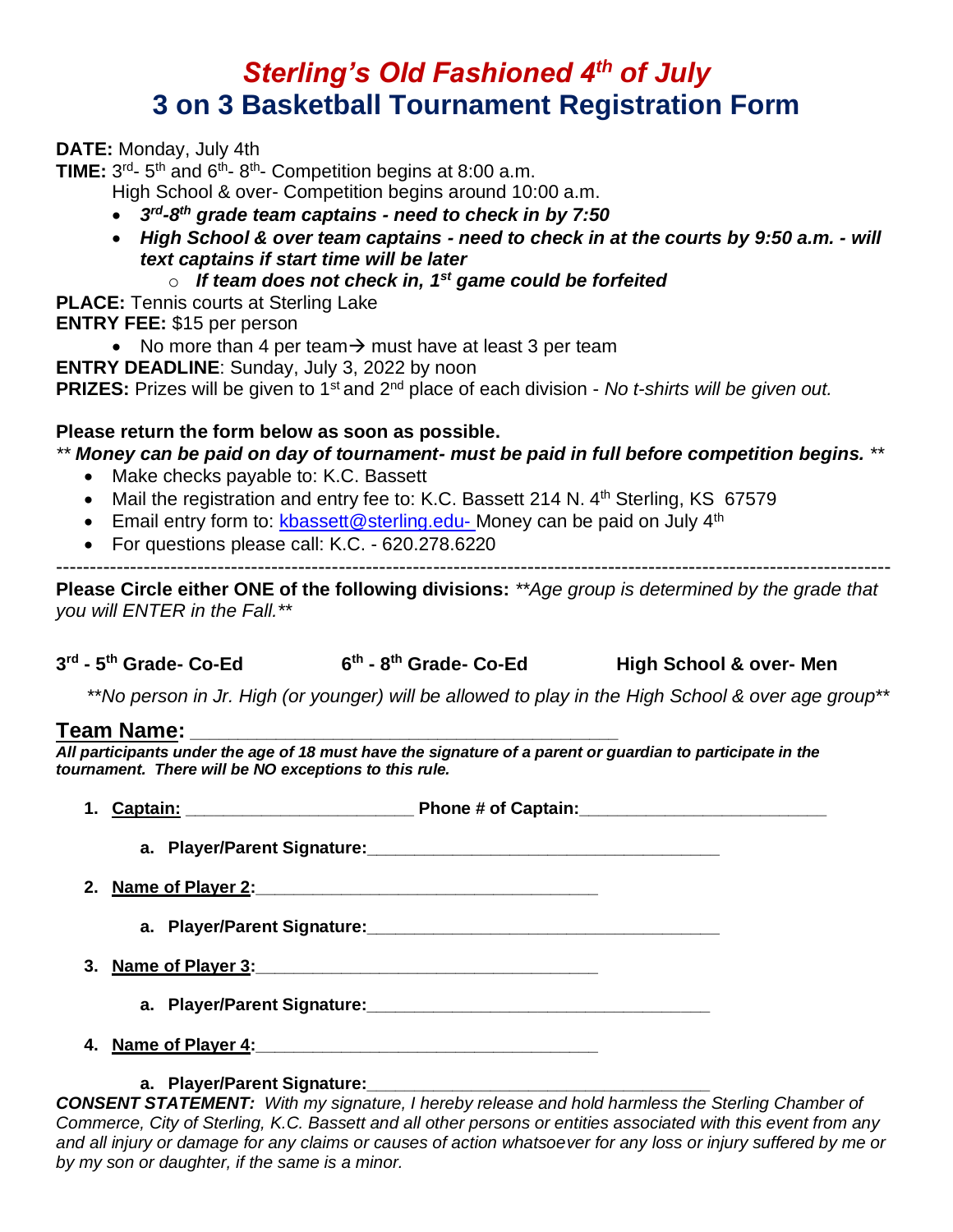## Sterling's Old-Fashioned 4<sup>th</sup> of July **3 on 3 Basketball Tournament Rules 3 rd -5 th & 6 th - 8 th GRADE DIVISIONS**

- **1.** Rock, Paper, Scissors will determine first possession.
- **2.** First team to 10 points wins.
	- 1. 2 pt. baskets = 1 pt.  $&$  3 pt. baskets = 2 pts.
	- 2. Must win by 2 points or be the first team to 12.
	- 3. Games will have a 20-minute time limit.
- **3.** Semifinals and Championship games will be played to 12.
	- 1. Must win by 2 points or be first team to 15.
- **4.** Ball must be taken back to, at least, the 3 pt. line on possession change
	- 1. Including air balls, rebounds and steals.
- **5.** Ball must be checked after each score and when ball goes out of bounds.
- **6.** Ball must be *PASSED* into play after the ball is checked.
- **7.** Officials will call fouls- offense and defense.
- **8.** 5 foul limit.
	- 1. One bonus FT shot after 5 Team fouls.
	- 2. FT shooting team gets ball back after FT is shot.
- **9.** Jump balls are alternate possession.
- **10.** Two timeouts per game 45-second time limit.
- **11.** Substitutions allowed before ball is checked.
	- 1. If a team has 4 players, there must be equal rotation of substitutions
- **12.** No foul language or excessive trash talking from players or parents.
	- 1. One warning will be given.
	- 2. After warning, player will be ejected from the tournament.
- **13.** All back-to-back games will be allowed a 10-minute break between games- if desired.

Tournament director and her staff will have the authority to implement all the above rules and it will be their judgment call on any of the rules. Anyone contesting her or his judgment will be ejected from the tournament.

## *The Sterling Old Fashioned 4th of July is a time for good, clean fun with family and friends. The above rules will be observed!*